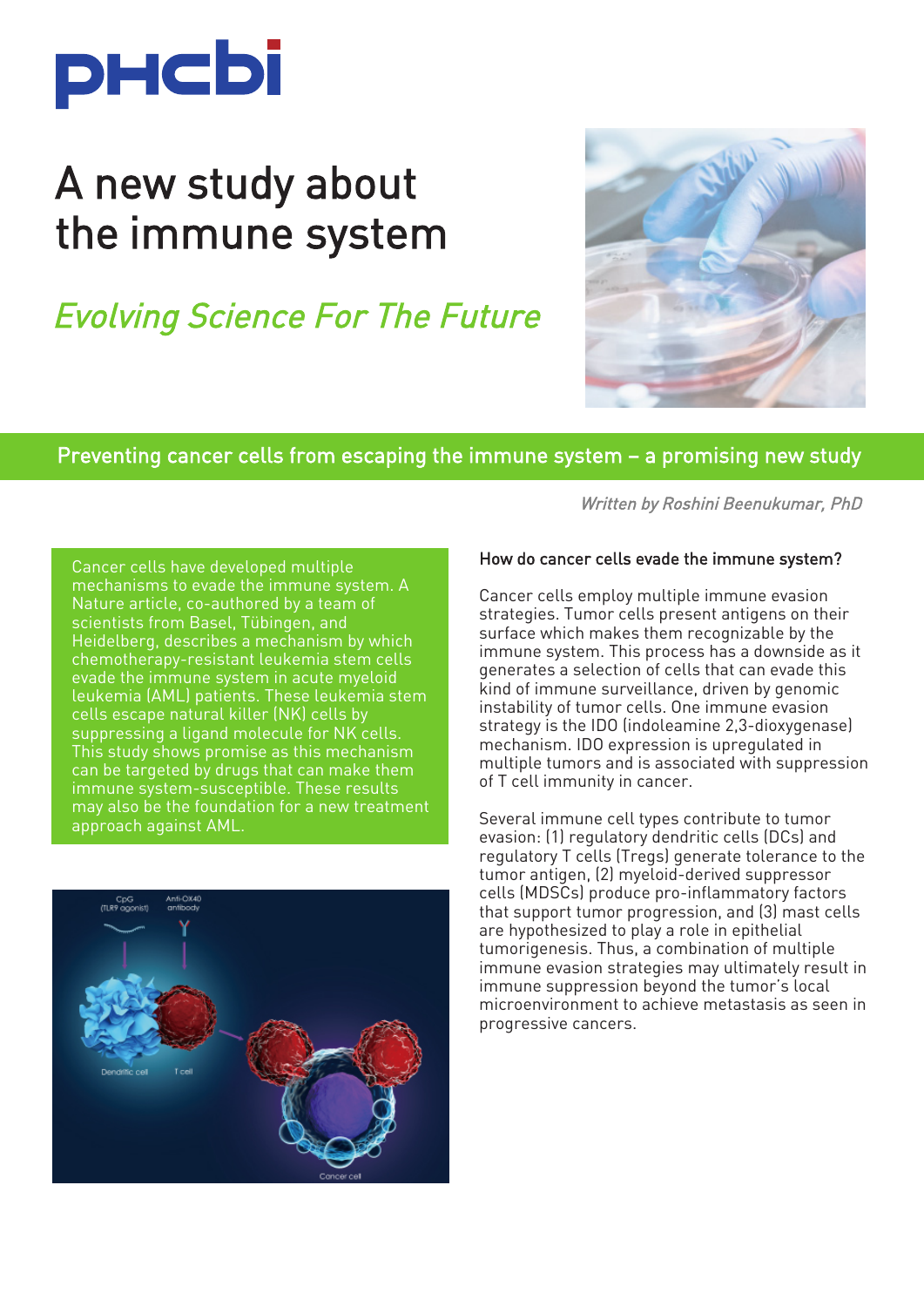#### Acute myeloid leukemia and immunotherapy – current approaches

Acute myeloid leukemia, characterized by abnormal proliferation and differentiation of myeloid stem cells, is one of the first conditions where T cellspecific immunotherapy in the form of allogeneic stem cell transplant was used. Antibody-drug conjugates are also used in AML as an immunotherapy approach. This approach combines leukemia-specific antigens such as CD33 with a toxic bacterial or chemical payload, which are delivered specifically to the cancer cells.

The anti-CD33 antibody-drug conjugate, gemtuzumab ozogamicin, is an approved antibodytargeted therapy for AML. Another prominent therapeutic approach is the use of T cells equipped with a chimeric antigen receptor or CAR T cells. In acute lymphoblastic leukemia (ALL) and aggressive B cell lymphomas, CAR T-cell therapy shows a high response rate. Some early studies are underway to evaluate the use of CAR T-cell therapy for AML.

#### Chemotherapy-resistant stem cells – a common problem in AML

AML patients often go into remission after therapy, but they subsequently relapse. The culprit here is chemotherapy-resistant leukemic stem cells (LSCs), which evade the immune system making them resistant to therapy. Current immunotherapy approaches are inadequate in treating AML, most likely due to these LSCs that lead to relapse after treatment. This study by Paczulla and colleagues explain how this immune evasion happens.



#### Two key players in the cancer cell's defense against the immune system – NKG2D-L and PARP1

NKG2D, the "danger detector" common to NK cells and T cells, detects and eliminates damaged, transformed, and pathogen-infected cells. It recognizes stress-induced ligands (NKG2D-L belonging to MIC and ULBP families) on these target cells. Paczulla and colleagues analyzed leukemia cells from 175 AML patients and found that these ligands (NKG2D-L) are expressed on non-stem cell AML cells but not on leukemic stem cells.

NKG2DL-expressing AML cells are eliminated by NK cells, whereas the NKG2DL-negative leukemic stem cells evade this killing mechanism. These leukemic stem cells are characterized by their immature morphology, molecular and functional stemness, and ability to survive chemotherapy in patient-derived xenotransplant models. "An essential mechanism of this immune resistance in leukemia stem cells is apparently the suppression of danger signals such as NKG2D-L on the cell surface", says one of the three corresponding authors of the study, Dr. Helmut Salih from the University Hospital of Tübingen and the German Cancer Consortium DKTK. Another highlight of the study is that the researchers were able to decipher the connection between stemness and immune evasion.

"Such a connection between stem cell properties and the ability to escape the immune system was unknown until now," says another co-corresponding author of the study, Dr. Claudia Lengerke from the University Hospital of Basel and the University of Basel.

#### What is the mechanism behind this immune evasion strategy?

This is where the second key player in this defense mechanism comes in – PARP1. Poly-ADP-ribose polymerase 1 (PARP1), which plays a prime role in DNA damage repair and maintenance of genome integrity, is implicated in multiple cancers. Several PARP inhibitors are approved for clinical use such as Olaparib (KuDOS/AstraZeneca) for the treatment of advanced-stage BRCA1/2-mutated ovarian cancer.

The immune evasion strategy employed by NKG2DLnegative leukemic stem cells seems to be mediated by PARP1.Preventing cancer cells from escaping the immune system – a promising new study PARP1 expression is upregulated in leukemic stem cells which represses NKG2D-L expression leading to immune evasion. In patient-derived xenotransplant mice models treated with PARP1 inhibitors, leukemic stem cells regained their ability to express NKG2D-L. The subsequent transfer of polyclonal NK cells in these models suppressed tumor formation as these stem cells were recognized and eliminated by NK cells.